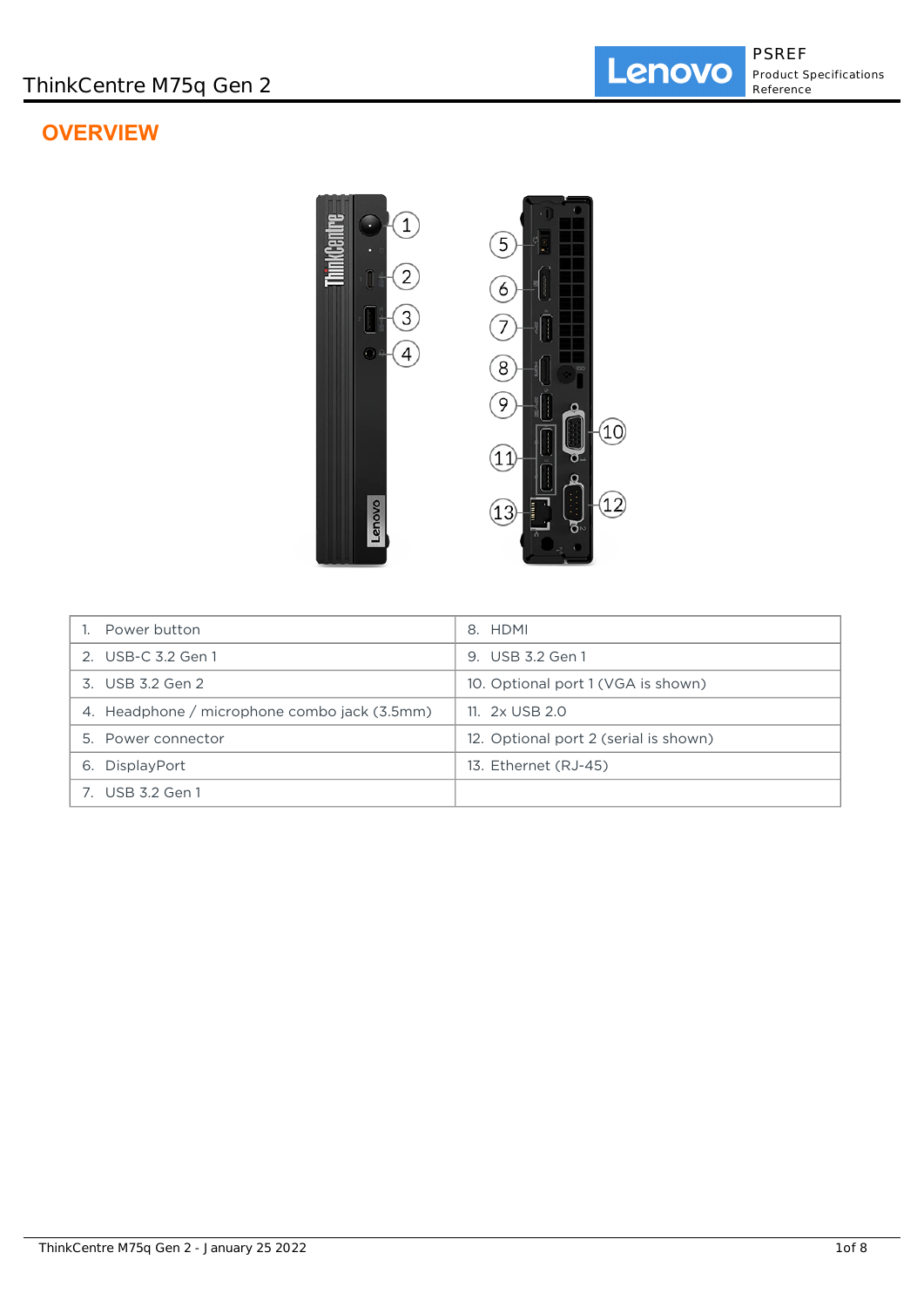# ThinkCentre M75q Gen 2

# **PERFORMANCE**

## **Processor**

## **Processor Family**

AMD Athlon™ or AMD Ryzen™ 3 / 5 / 7 Processor

### **Processor**\*\*

| <b>Processor Name</b>                  |                          | Cores Threads     | <b>Base</b><br>Frequency | Max<br>Frequency | Cache                 | Memory<br>Support | <b>Processor Graphics</b>      |
|----------------------------------------|--------------------------|-------------------|--------------------------|------------------|-----------------------|-------------------|--------------------------------|
| <b>AMD Athlon Silver</b><br>3050GE     | $\overline{2}$           | 4                 | 3.4GHz                   | 3.4GHz           | $1MB$ L2 $/$<br>4MBL3 | DDR4-2666         | AMD Radeon™<br>Graphics        |
| AMD Athlon Silver<br><b>PRO 3125GE</b> | $\overline{2}$           | 4                 | 3.4GHz                   | 3.4GHz           | $1MB$ L2 $/$<br>4MBL3 | DDR4-2666         | <b>AMD Radeon</b><br>Graphics  |
| AMD Athlon Gold PRO<br>3150GE          | $\overline{\mathcal{L}}$ | 4                 | 3.3GHz                   | 3.8GHz           | $2MB$ L2 $/$<br>4MBL3 | DDR4-2933         | <b>AMD Radeon</b><br>Graphics  |
| AMD Ryzen 3 3200GE                     | $\overline{4}$           | 4                 | 3.3GHz                   | 3.8GHz           | 2MB L2 /<br>4MBL3     | DDR4-2933         | AMD Radeon Vega 8<br>Graphics  |
| AMD Ryzen 3 4300GE                     | $\overline{4}$           | 8                 | 3.5GHz                   | 4.0GHz           | 2MB L2 /<br>4MB L3    | DDR4-3200         | <b>AMD Radeon</b><br>Graphics  |
| AMD Ryzen 3 5300GE                     | $\overline{4}$           | 8                 | 3.6GHz                   | $4.2$ GHz        | 2MB L2 /<br>8MBL3     | DDR4-3200         | <b>AMD Radeon</b><br>Graphics  |
| AMD Ryzen 3 PRO<br>4350GE              | $\overline{4}$           | 8                 | 3.5GHz                   | 4.0GHz           | 2MB L2 /<br>4MBL3     | DDR4-3200         | <b>AMD Radeon</b><br>Graphics  |
| AMD Ryzen 3 PRO<br>5350GE              | $\overline{\mathcal{L}}$ | 8                 | 3.6GHz                   | $4.2$ GHz        | 2MB L2 /<br>8MBL3     | DDR4-3200         | <b>AMD Radeon</b><br>Graphics  |
| AMD Ryzen 5 4600GE                     | 16                       | $12 \overline{ }$ | 3.3GHz                   | $4.2$ GHz        | 3MB L2 /<br>8MBL3     | DDR4-3200         | <b>AMD Radeon</b><br>Graphics  |
| AMD Ryzen 5 5600GE                     | 6                        | 12 <sup>°</sup>   | 3.4GHz                   | 4.4GHz           | 3MB L2 /<br>16MB L3   | DDR4-3200         | <b>AMD Radeon</b><br>Graphics  |
| AMD Ryzen 5 PRO<br>3350GE              | 4                        | 8                 | 3.3GHz                   | 3.9GHz           | $2MB$ L2 $/$<br>4MBL3 | DDR4-2933         | AMD Radeon Vega 11<br>Graphics |
| AMD Ryzen 5 PRO<br>4650GE              | 6                        | 12 <sup>°</sup>   | 3.3GHz                   | 4.2GHz           | 3MB L2 /<br>8MBL3     | DDR4-3200         | <b>AMD Radeon</b><br>Graphics  |
| AMD Ryzen 5 PRO<br>5650GE              | 6                        | 12                | 3.4GHz                   | 4.4GHz           | 3MB L2 /<br>16MB L3   | DDR4-3200         | <b>AMD Radeon</b><br>Graphics  |
| AMD Ryzen 7 4700GE                     | 8                        | 16                | 3.1GHz                   | 4.3GHz           | 4MB L2 /<br>8MBL3     | DDR4-3200         | <b>AMD Radeon</b><br>Graphics  |
| AMD Ryzen 7 5700GE                     | 8                        | 16                | 3.2GHz                   | 4.6GHz           | 4MB L2 /<br>16MB L3   | DDR4-3200         | <b>AMD Radeon</b><br>Graphics  |
| AMD Ryzen 7 PRO<br>4750GE              | 8                        | 16                | 3.1GHz                   | 4.3GHz           | 4MB L2 /<br>8MBL3     | DDR4-3200         | <b>AMD Radeon</b><br>Graphics  |
| AMD Ryzen 7 PRO<br>5750GE              | 8                        | 16                | 3.2GHz                   | 4.6GHz           | 4MB L2 /<br>16MB L3   | DDR4-3200         | <b>AMD Radeon</b><br>Graphics  |

# **Operating System**

## **Operating System**\*\*

- Windows® 10 Pro 64
- Windows 10 Home 64
- Windows 10 IoT Enterprise
- Ubuntu Linux
- No operating system

# **Graphics**

#### **Graphics**\*\* [1]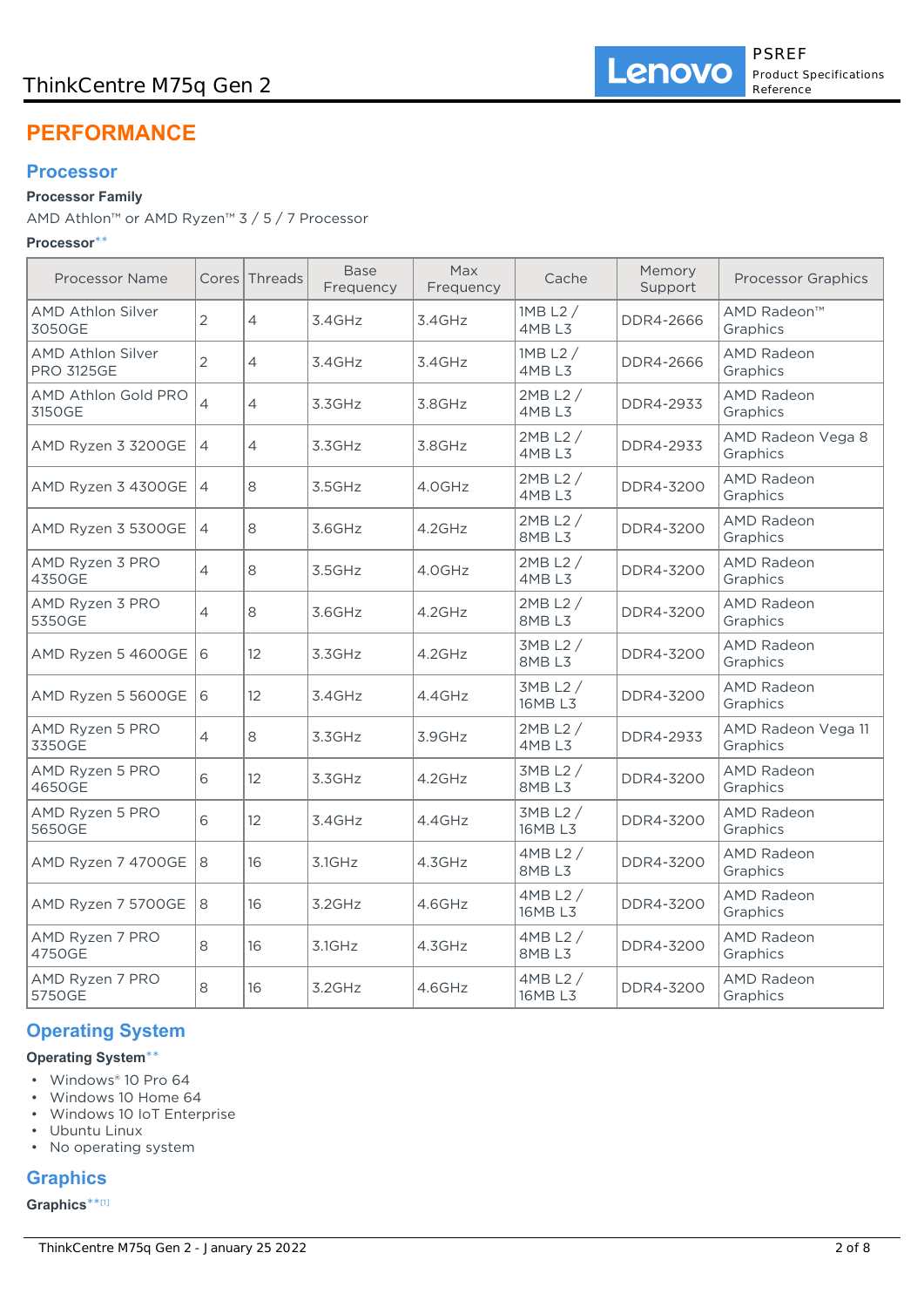# ThinkCentre M75q Gen 2

PSREF Product Specifications Reference

Lenovo

| Graphics                          | Type                | Memory | Connector                                                                                     | Max Resolution                                                                           | Key<br>Features                           |
|-----------------------------------|---------------------|--------|-----------------------------------------------------------------------------------------------|------------------------------------------------------------------------------------------|-------------------------------------------|
| AMD Radeon<br>Vega 8<br>Graphics  | Integrated   Shared |        | 1x HDMI®, 1x DisplayPort™, 1x<br>optional port (VGA / 2nd DP /<br>USB-C / 2nd HDMI / dual DP) | 3840x2160@30Hz or<br>2560x1440@60Hz(HDMI),<br>1920x1200@60Hz(VGA),<br>3840x2160(DP)@60Hz | DirectX <sup>®</sup><br>$12 \overline{ }$ |
| AMD Radeon<br>Vega 11<br>Graphics | Integrated          | Shared | 1x HDMI, 1x DisplayPort, 1x<br>optional port (VGA / 2nd DP /<br>USB-C / 2nd HDMI / dual DP)   | 3840x2160@30Hz or<br>2560x1440@60Hz(HDMI),<br>1920x1200@60Hz(VGA),<br>3840x2160(DP)@60Hz | DirectX<br>$12 \overline{ }$              |
| AMD Radeon<br>Graphics            | Integrated   Shared |        | 1x HDMI, 1x DisplayPort, 1x<br>optional port (VGA / 2nd DP /<br>$USB-C / 2nd HDMI / dual DP$  | 3840x2160@30Hz or<br>2560x1440@60Hz(HDMI),<br>1920x1200@60Hz(VGA),<br>3840x2160(DP)@60Hz | <b>DirectX</b><br>12                      |

Notes:

1. The information of integrated graphics are not applicable for the models without integrated graphics (for the details, please refer to processor section)

# **Monitor Support**

## **Monitor Support**

Supports up to 3 independent displays via onboard ports (DisplayPort + HDMI) and optional ports (VGA / 2nd DP / 2nd HDMI / USB-C / 2x DP)

# **Chipset**

### **Chipset**

AMD PRO 500 chipset

## **Memory**

## **Max Memory**[1]

Up to 64GB DDR4-3200

### **Memory Slots**

Two DDR4 SO-DIMM slots, dual-channel capable

#### **Memory Type**<sup>[2]</sup>

DDR4-3200

#### Notes:

- 1. The max memory is based on the test results with current Lenovo® memory offerings. The system may support more memory as the technology develops.
- 2. Installed memory is actually 3200MHz, but may run at 2666MHz, 2933MHz or 3200MHz depending on the memory support capability of processor

## **Storage**

#### **Storage Support**

Up to two drives, 1x 2.5" HDD + 1x M.2 SSD

- 2.5" HDD up to 1TB
- M.2 SSD up to 1TB

### **Storage Type**\*\*\*

| Disk Type                  | Interface                                     |          | <b>RPM</b> Security |
|----------------------------|-----------------------------------------------|----------|---------------------|
| 2.5" SATA HDD SATA 6Gb/s   |                                               | $5.4K$ - |                     |
| $2.5"$ SATA HDD SATA 6Gb/s |                                               | 7.2K     |                     |
| M.2 2242 SSD               | $ PCle^*$ NVMe <sup>®</sup> , PCIe 3.0 x2   - |          |                     |
| M.2 2280 SSD               | PCIe NVMe, PCIe 3.0 x4                        |          | Opal                |

## **Removable Storage**

#### **Optical**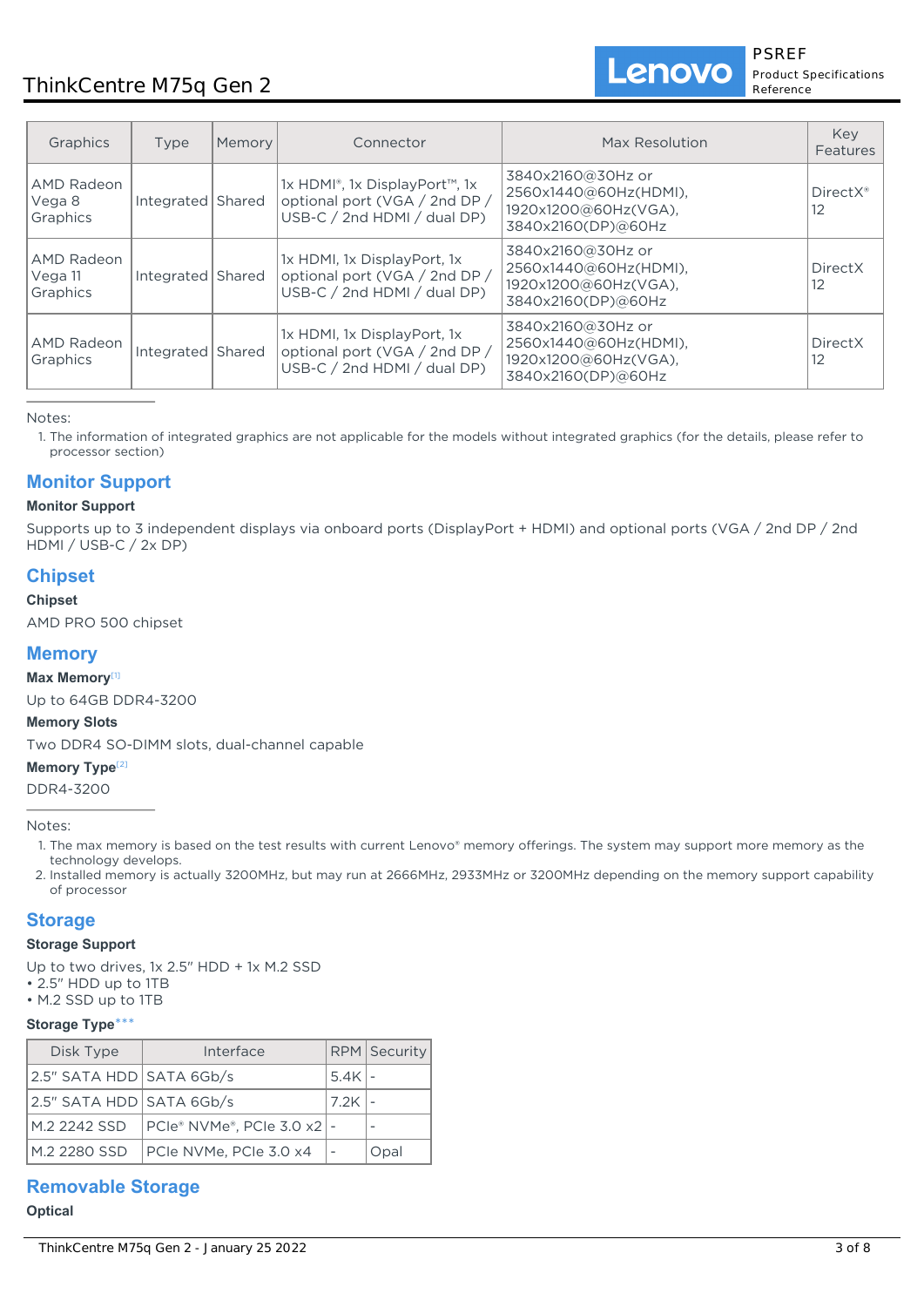\*\*

- DVD-ROM, slim (9.0mm), via USB external ODD box
- DVD burner (DVD±RW), slim (9.0mm), via USB external ODD box
- None

## **Multi-Media**

## **Audio Chip**

High Definition (HD) Audio, Realtek® ALC222 codec

### **Speakers**

Single speaker, 1.5W x1

## **Power Supply**

### **Power Supply**\*\*

| Power | Type        | Efficiency   Key Features |
|-------|-------------|---------------------------|
| 165W  | Adapter 89% | Autosensing               |
| 190W  | Adapter 89% | Autosensing               |

# **DESIGN**

## **Input Device**

### **Keyboard**\*\*

- Lenovo Calliope Keyboard (USB connector), black
- Lenovo Calliope Wireless Keyboard, black
- Lenovo Traditional Keyboard (USB connector), black
- No keyboard

#### **Mouse**\*\*

- Lenovo Calliope Mouse (USB connector), black
- Lenovo Calliope Wireless Mouse (2.4GHz via USB receiver), black
- Lenovo Fingerprint Mouse (USB connector), Windows Hello support, black
- No mouse

## **Mechanical**

### **Form Factor**

Tiny (1L)

### **Dimensions (WxDxH)**

| Models | <b>Dimensions</b>                                                                                     |
|--------|-------------------------------------------------------------------------------------------------------|
|        | Tiny only 179 x 183 x 34.5 / 37 mm with rubber feet (7.05 x 7.2 x 1.36 / 1.5 inches with rubber feet) |

#### **Weight**

| <b>Models</b> | Weight                                           |
|---------------|--------------------------------------------------|
|               | Tiny only $ 1.25 \text{ kg} (2.76 \text{ lbs}) $ |

## **Case Color**

Black

#### **Bays**

1x 2.5" disk bay

#### **Expansion Slots**

- One M.2 slot (for WLAN)
- One M.2 slot (for SSD)

## **EOU**

(Optional) toolless chassis open (toolless chassis screw required) and toolless M.2 SSD, HDD, memory assembly / removal **Stand**

• Vertical stand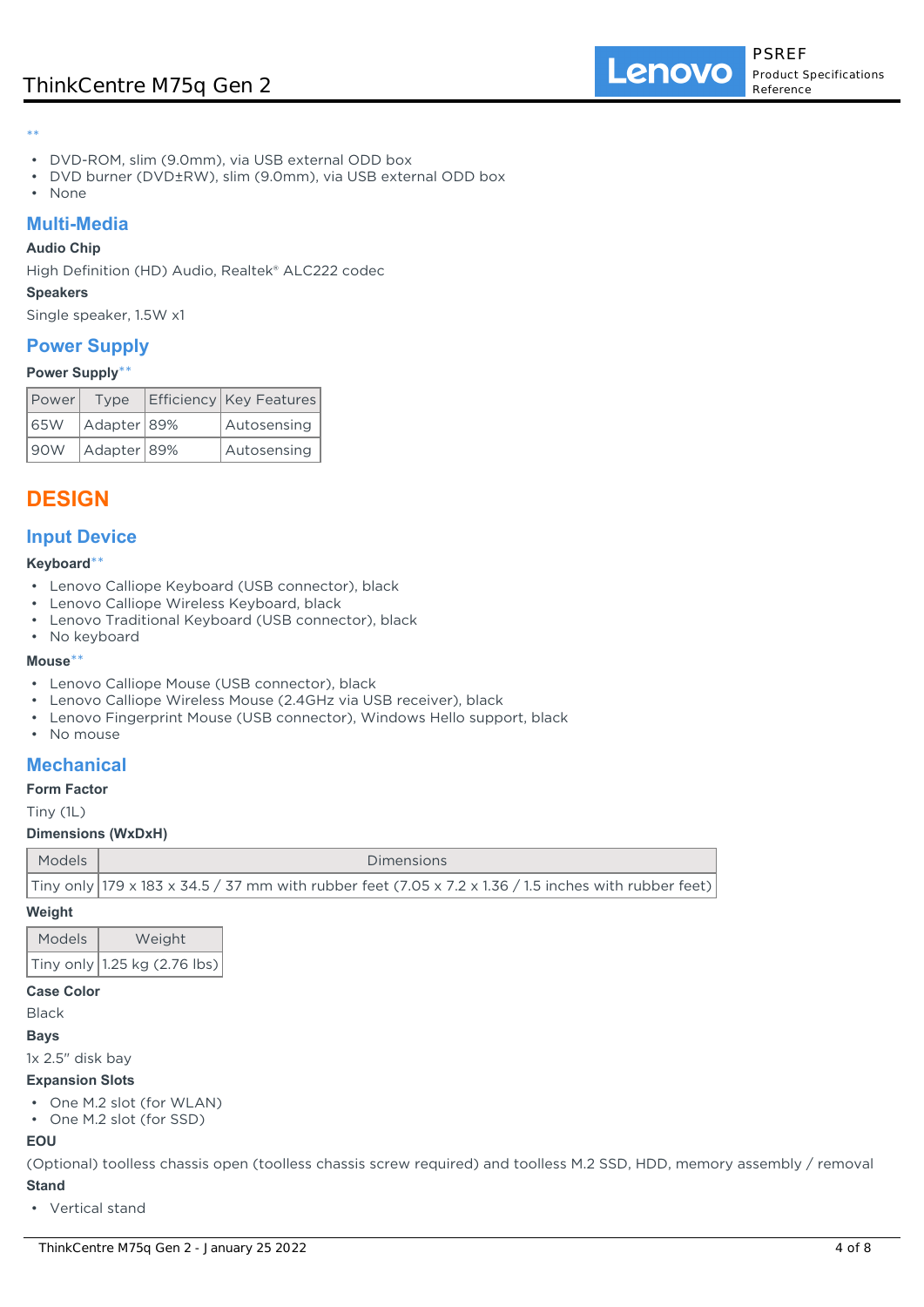## • No stand

## **Mounting**

- VESA mount bracket kit, supports VESA mount 75mm and 100mm
- None

# **CONNECTIVITY**

## **Network**

#### **Onboard Ethernet**

- Gigabit Ethernet, Realtek RTL8111HN, 1x RJ45, supports Wake-on-LAN
- Gigabit Ethernet, Realtek RTL8111FP, 1x RJ45, supports DASH and Wake-on-LAN

#### **WLAN + Bluetooth®**\*\*

- Realtek RTL8852AE, Wi-Fi® 6, 802.11ax Dual Band 2x2 Wi-Fi + Bluetooth 5.2, M.2 card
- Realtek RTL8822CE, 802.11ac Dual Band 2x2 Wi-Fi + Bluetooth 5.0, M.2 card
- Intel® Wireless-AC 9260, 802.11ac Dual Band 2x2 Wi-Fi + Bluetooth 5.1, M.2 card
- Intel Wi-Fi 6 AX200, 802.11ax 2x2 Wi-Fi + Bluetooth 5.2, M.2 card
- No WLAN and Bluetooth

## **Ports**[1]

#### **Front Ports**

- 1x USB 3.2 Gen 2 (Always On and fast charge)
- 1x USB-C 3.2 Gen 1
- 1x headphone / microphone combo jack (3.5mm)

#### **Rear Ports**[2]

- 2x USB 2.0
- 2x USB 3.2 Gen 1
- 1x HDMI
- 1x DisplayPort
- 1x Ethernet (RJ-45)

### **Optional Rear Ports**\*\*\*

- 2x USB 3.2 Gen 1 (occupies port 1 and 2)
- 4x USB 3.2 Gen 1 ports (share one USB 3.2 Gen 1 bandwidth, occupy optional port 1 and 2)
- 2x DisplayPort (occupies port 1 and 2)
- Optional port 1 (one of VGA / 2nd DisplayPort / 2nd HDMI / serial / USB-C 3.2 Gen 1 with DisplayPort function)
- Optional port 2 (serial)
- 1x parallel

#### Notes:

- 1. The transfer speed of following ports will vary and, depending on many factors, such as the processing speed of the host device, file attributes and other factors related to system configuration and your operating environment, will be slower than theoretical speed. USB 2.0: 480 Mbit/s;
	- USB 3.2 Gen 1 (SuperSpeed USB 5Gbps, formerly USB 3.0 / USB 3.1 Gen 1): 5 Gbit/s;

USB 3.2 Gen 2 (SuperSpeed USB 10Gbps, formerly USB 3.1 Gen 2): 10 Gbit/s;

USB 3.2 Gen 2x2 (SuperSpeed USB 20Gbps): 20 Gbit/s;

- Thunderbolt™ 3: 40 Gbit/s;
- FireWire 400: 400 Mbit/s;
- FireWire 800: 800 Mbit/s

2. For video ports on discrete graphics, please see graphics section

# **Monitor Cable**

## **Monitor Cable**\*\*\*

- VGA Cable Tiny
- DP to dual DP dongle
- DP to DVI-D dongle
- DP to HDMI 1.4 dongle
- DP to VGA cable (1.5M)
- DP to VGA dongle
- HDMI to HDMI cable (1.5m)
- HDMI to VGA dongle
- No monitor cable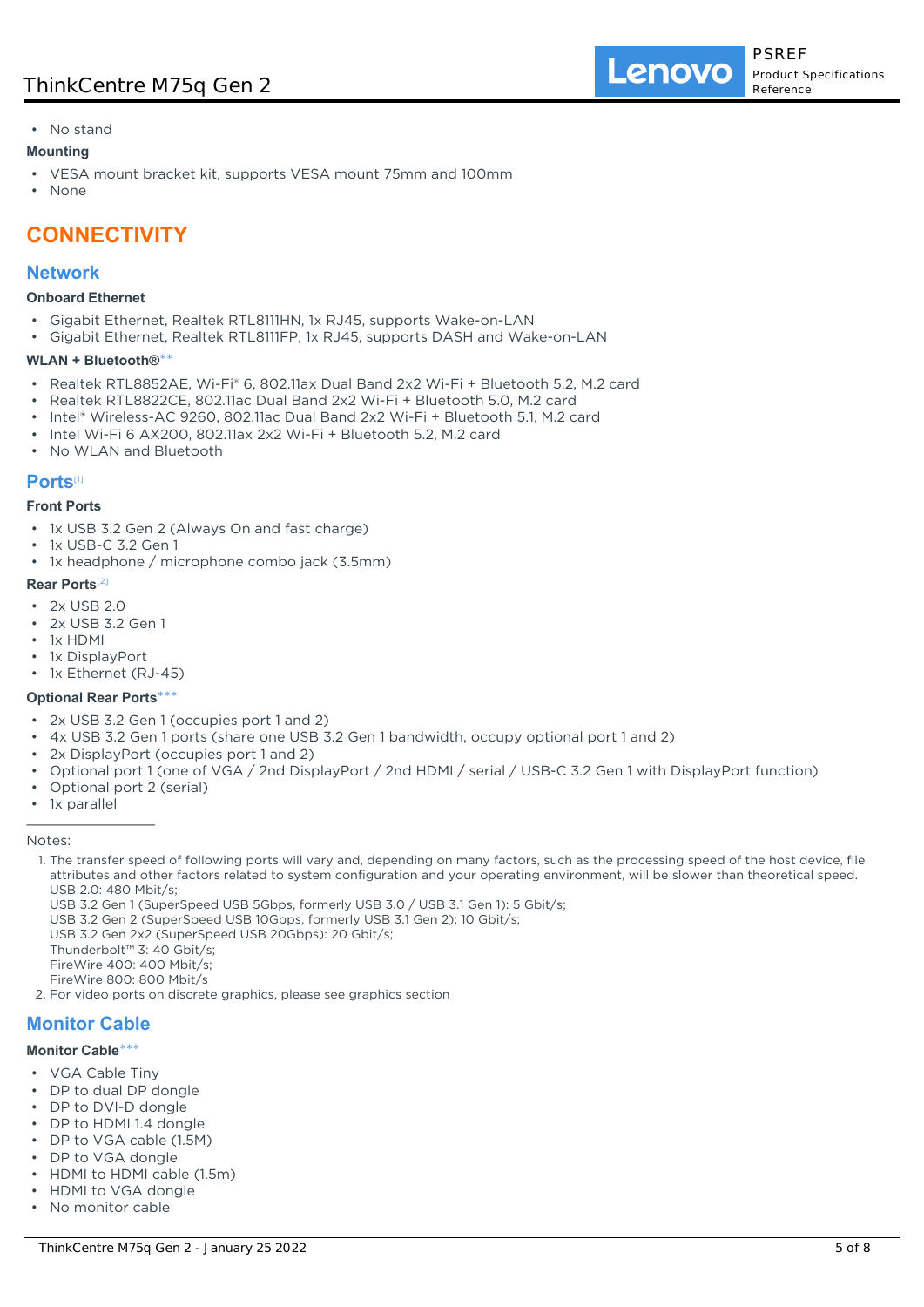# **SECURITY & PRIVACY**

# **Security**

**Security Chip**

Discrete TPM 2.0, TCG certified

## **Physical Locks**

Kensington® Security Slot

## **Chassis Intrusion Switch**

Chassis intrusion switch

## **BIOS Security**

- Administrator password
- Power-on password
- Hard disk password
- Boot sequence control
- Boot without keyboard and mouse
- Individual USB port disablement

# **MANAGEABILITY**

## **System Management**

## **System Management**

- DASH 1.2
- No DASH

# **SERVICE**

## **Warranty**

## **Base Warranty**\*\*

- 1-year depot service
- 1-year limited onsite service
- 3-year limited onsite service
- No base warranty

# **ENVIRONMENTAL**

# **Operating Environment**

### **Temperature**

- Operating: 5°C (41°F) to 35°C (95°F)
- Storage: -40°C (-40°F) to 60°C (140°F)

### **Humidity**

- Operating: 20% to 80%
- Storage: 10% to 90%

### **Altitude**

- Operating: 0 m (0 ft) to 3048 m (10,000 ft)
- Storage: 0 m (0 ft) to 12192 m (40,000 ft)

# **CERTIFICATIONS**

## **Green Certifications**

### **Green Certifications**

- (Optional) EPEAT™ Gold
- ENERGY STAR® 8.0
- ErP Lot 3
- TCO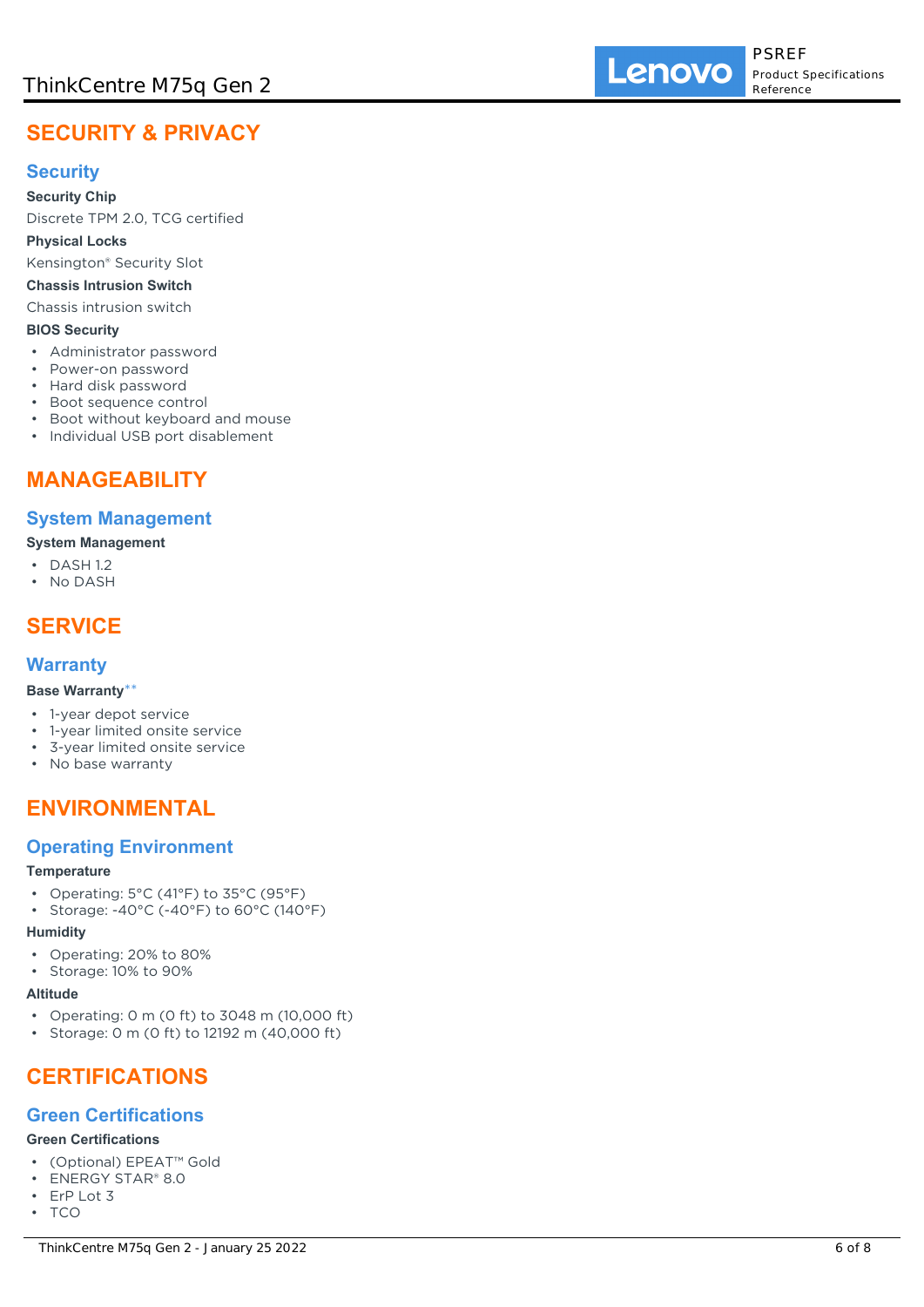• RoHS compliant

# **Other Certifications**

**Mil-Spec Test**

MIL-STD-810H military test passed

- Feature with \*\* means that only one offering listed under the feature is configured on selected models.
- Feature with \*\*\* means that one or more offerings listed under the feature could be configured on selected models.
- Lenovo reserves the right to change specifications or other product information without notice. Lenovo is not responsible for photographic or typographical errors. LENOVO PROVIDES THIS PUBLICATION "AS IS," WITHOUT WARRANTY OF ANY KIND, EITHER EXPRESS OR IMPLIED, INCLUDING THE IMPLIED WARRANTIES OF MERCHANTABILITY OR FITNESS FOR A PARTICULAR PURPOSE. Some jurisdictions do not allow disclaimer of express or implied warranties in certain transactions, therefore this disclaimer may not apply to you.
- The specifications on this page may not be available in all regions, and may be changed or updated without notice.